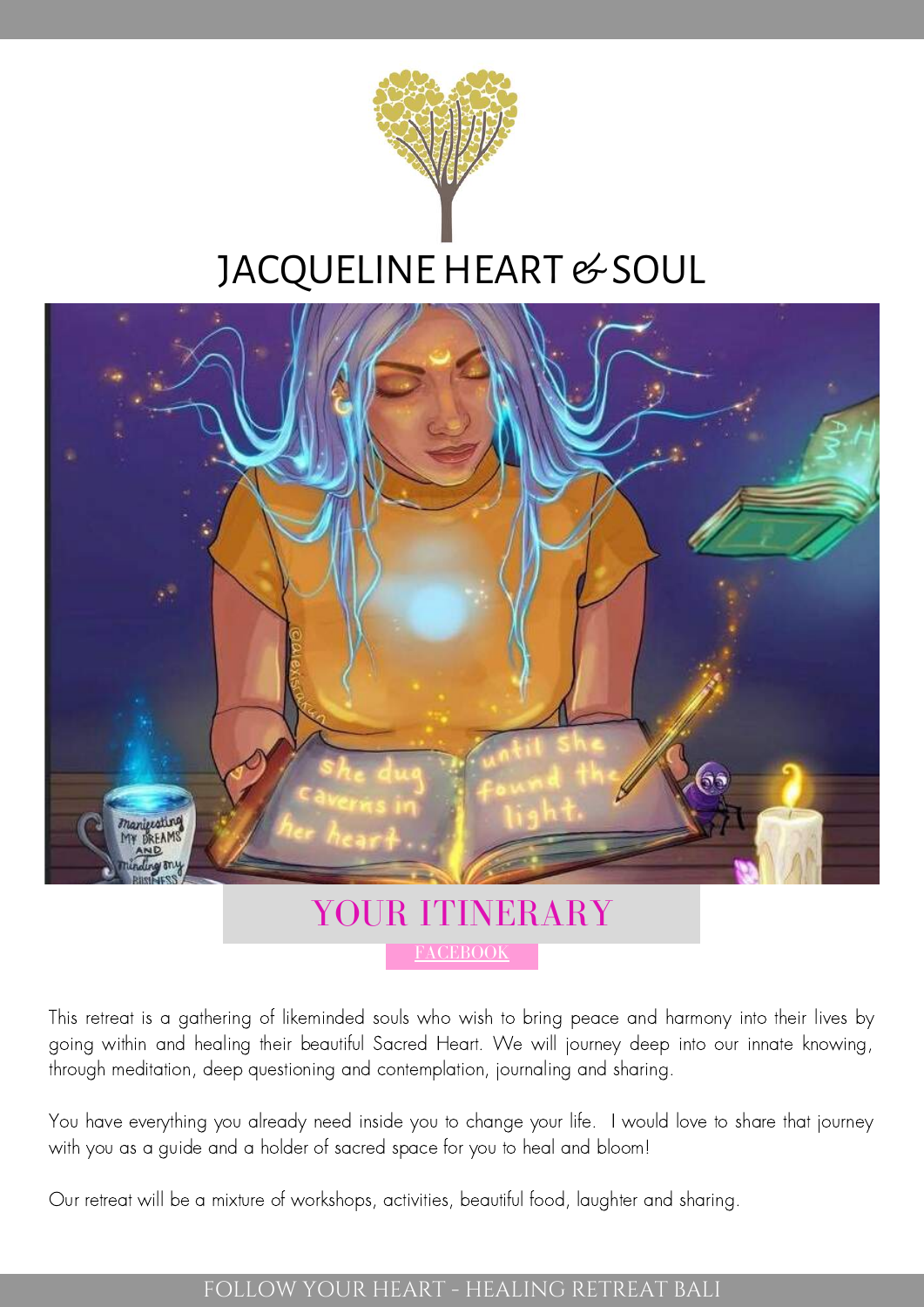# DAY 1



Arrive at your beautiful luxury accommodation in Ubud, Bali. We will receive a Welcoming Balinese Ceremony then we have the afternoon to relax or explore Ubud.

Welcome Dinner – Either at the accommodation by the Chef or we can book a restaurant in Ubud.

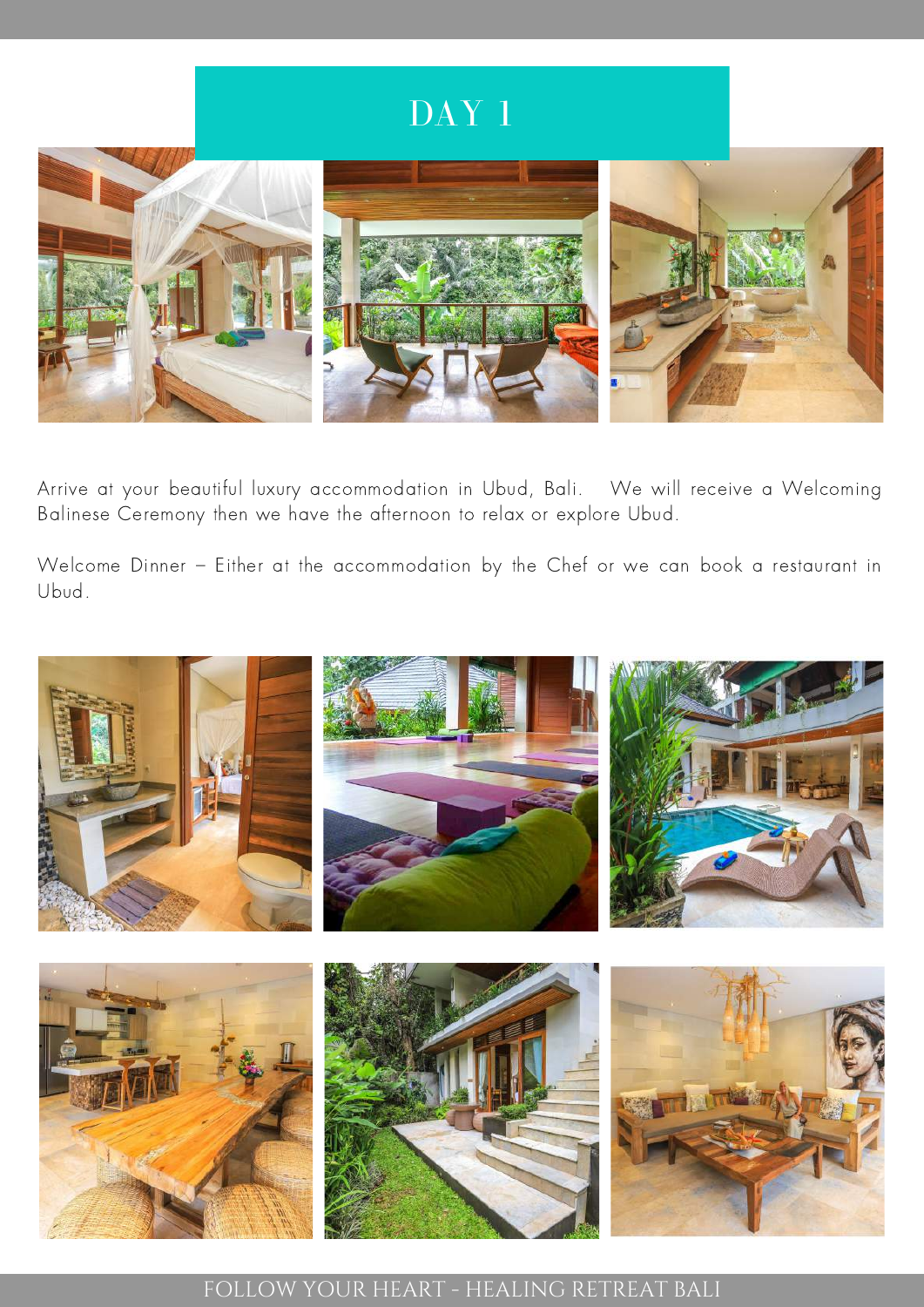

We begin our day with a healthy breakfast. Following breakfast we will begin our first Workshop – Sacred Heart Meditation. We will learn how to go within, what that means to you and how it feels. This will be different for everyone. Tapping into your inner knowing and trusting what you feel will help you in your every day experiences and choices.

Activity – ½ Day Excursion – Including a Raw Food lunch made by a renowned chef in beautiful garden café in Ubud. Then be pampered in a relaxing atmosphere and receive a massage combined with a facial or body scrub.

Dinner – We can either book one of the fabulous restaurants in Ubud or get our Chef to cook us up something wonderful.

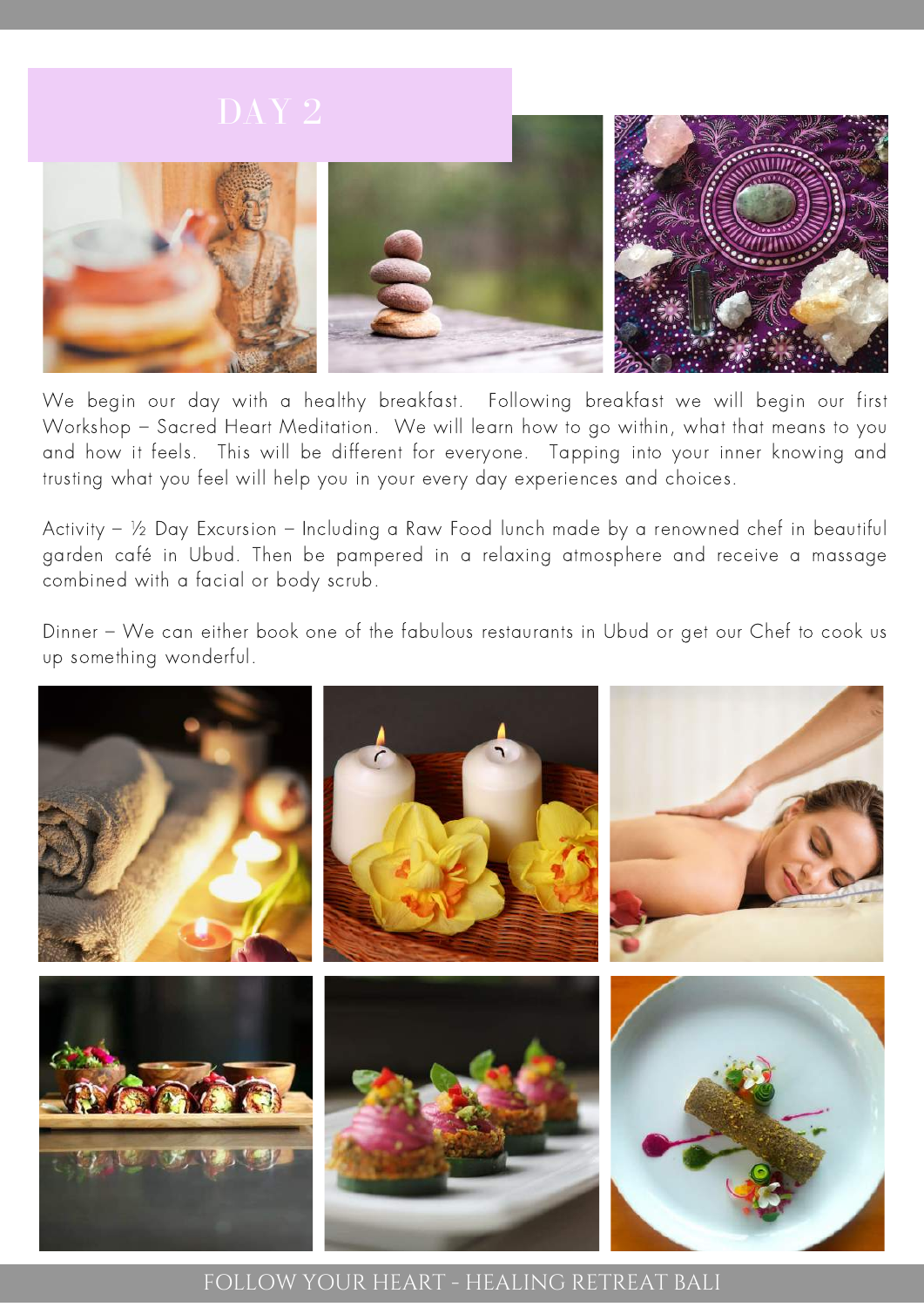

Begin the day with a healthy breakfast followed by our second Workshop – Sacred Heart and Soul Healing. We will go on a journey within to identify, heal and release trauma, abuse, childhood pain and limiting beliefs. Gain a better understanding as to how they are playing out in your life today. The layers of pain are released allowing you to go deeper. Your inner knowing will be your guide and you will come to trust this part of you as we go. Healing your inner child begins with listening. Life will always deliver us the people and experiences we need to heal, grow and know our truth. Do you react or respond?

Lunch is included at our accommodation. We have our own chef to create something wonderful for us. Dietary allergies are taken into consideration so please let us know if you have any. Tea, coffee and cold drinks available.

Ariernoon Activity – sound Healing with Iviark. Iviark utilises Tiberan Singing bowls as a<br>wonderful way to heal the body mentally, physically and spiritually. These bowls create Afternoon Activity – Sound Healing with Mark. Mark utilises Tibetan Singing Bowls as a vibrations that clear, rebalance and ground the energy body as well as improve the flow of energy.

Dinner – We can either book one of the fabulous restaurants in Ubud or our Chef will cook us up something wonderful.



## DAY 4

Today is a full day excursion with Toples Tours. Putu and his crew will show you the magic that is Bali. Have a group, no worries we can take more cars or the van. All around the Island, through beautiful local villages, see some hidden waterfalls, amazing rice fields and countryside and so much more.

Roof up or down , the whole trip will be one big photo opportunity with the wind in your hair taking you to all the beautiful places that Bali has to offer.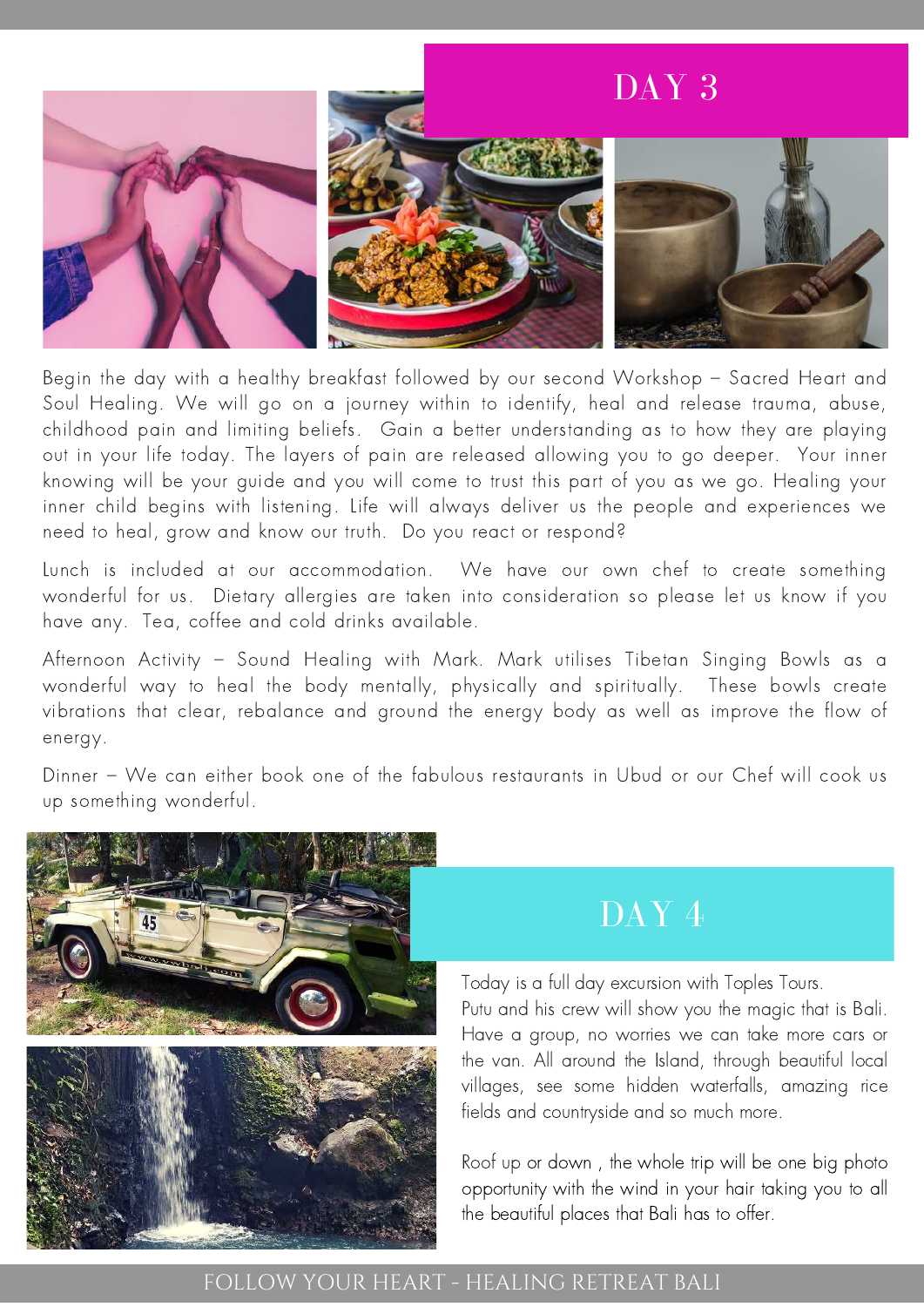# DAY<sub>5</sub>

We start our day with a healthy breakfast followed by our next Workshop – Sacred Heart and Soul Healing – Self Love and finding balance and peace within ourselves. The more love and peace you feel for yourself the more life will reflect that back to you. To find that love and peace we need to first identify what is causing conflict in our lives. Our first step is looking inside ourselves and seeing the story we tell ourselves, who we blame,what we see in others and where we create drama. Shame, guilt, revenge, betrayal, anger all have a story to tell us about ourselves. This is a path of self discovery, understanding and forgiveness and in the process you will love yourself more deeply. We will identify old patterns playing out, the power they have over you, acting from wounds and self sabotage.

Lunch is included at our accommodation.

Free Afternoon. Time for you to relax, journal, go for a walk or get the shuttle into Ubud. There will also be Private Healing Sessions – Appointment times will be allotted.

Dinner – Either at one of the fabulous restaurants in Ubud or our Chef will cook us up something wonderful.





Begin our day with a healthy breakfast. This morning we will travel to the Pyramids of Chi. An immersive Ancient Sound Healing Session in the Pyramid of the Sun, a spectacular 14 meter gold painted pyramid 1/16 scale to the Great Pyramid of Giza. The rhythmic frequencies produced by the ancient instruments propel you into a deep meditative state, allowing you to relax, release and heal. Lunch is provided at the accommodation.

Free Afternoon to relax, go into Ubud on a shuttle bus or go exploring. Private Healing Sessions – Appointment times will be allotted.

Dinner – Either in Ubud at one of the fabulous restaurants or our Chef will create something wonderful at the resort.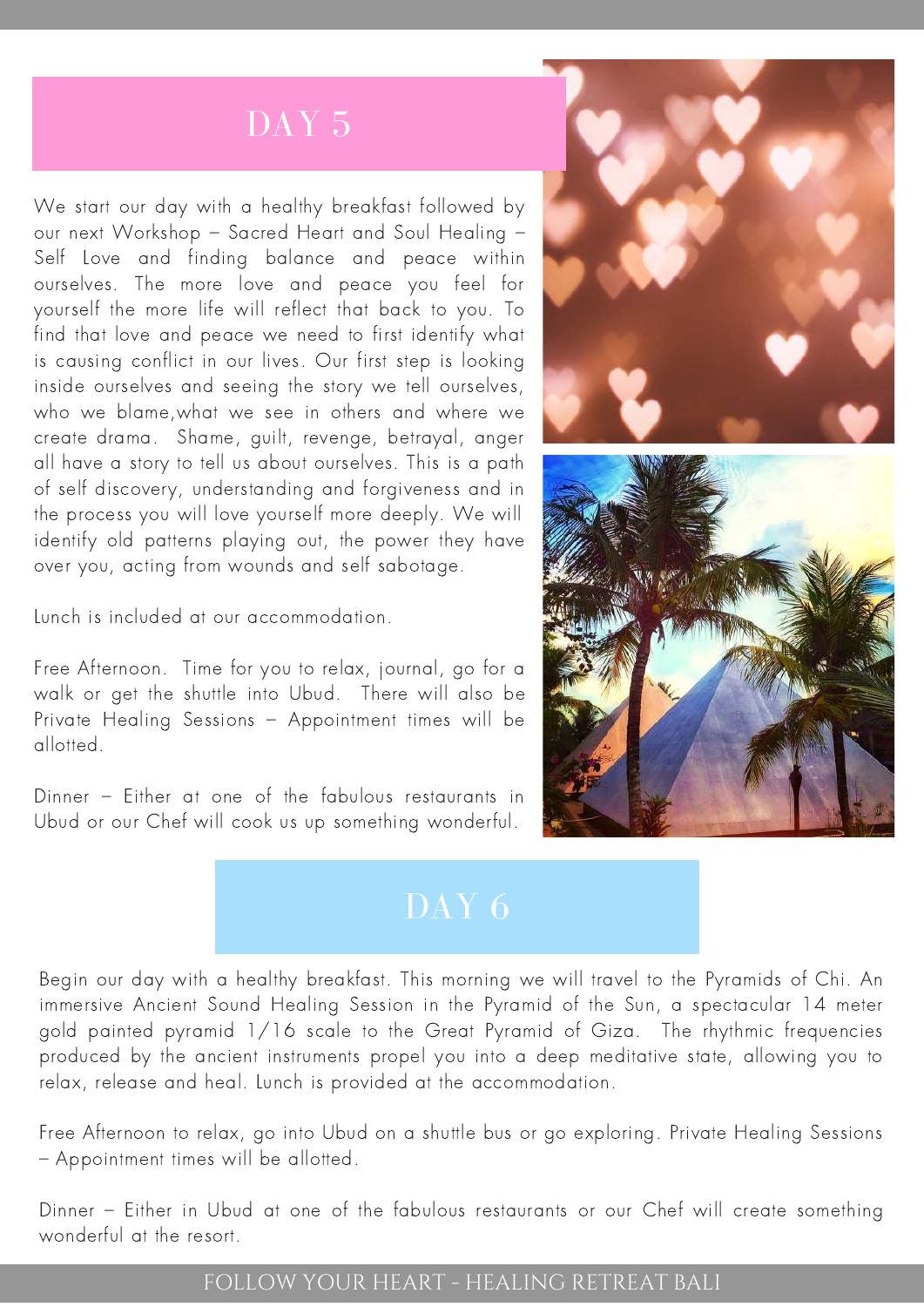

Developing Conscious Relationships. Letting go of the heaviness of the Past and opening up to Love, Peace and Knowing your True Self. We will go over what we have covered in our previous workshops.

What is a conscious relationship? How do you care for yourself? Look at your relationships, what are they telling you? What kind of a relationship are you looking for? Have your past relationships been the same thing over and over? As they say "its an inside job!".

Lunch is provided at the accommodation.

This afternoons activity is Balance and Bloom – A sensuous experience lead by Vanessa, a Gong Master, sound healer and devoted yogi. This session begins with a tea ceremony, followed by some gentle yin yoga and finishing off with a powerful sound healing session.

Dinner – Either at one of the fabulous restaurants in Ubud or our Chef will create something wonderful.



Begin the day with our healthy breakfast. We come together for our last morning to share our experiences over the past week. We will do a circle meditation to honour and bless ourselves for showing up and having the courage to go deep. We will also send love to Gaia (Mother Earth) and hold her in our hearts with the gratitude and love she so deserves. The Shuttle Bus will pick us up and take us to the airport.